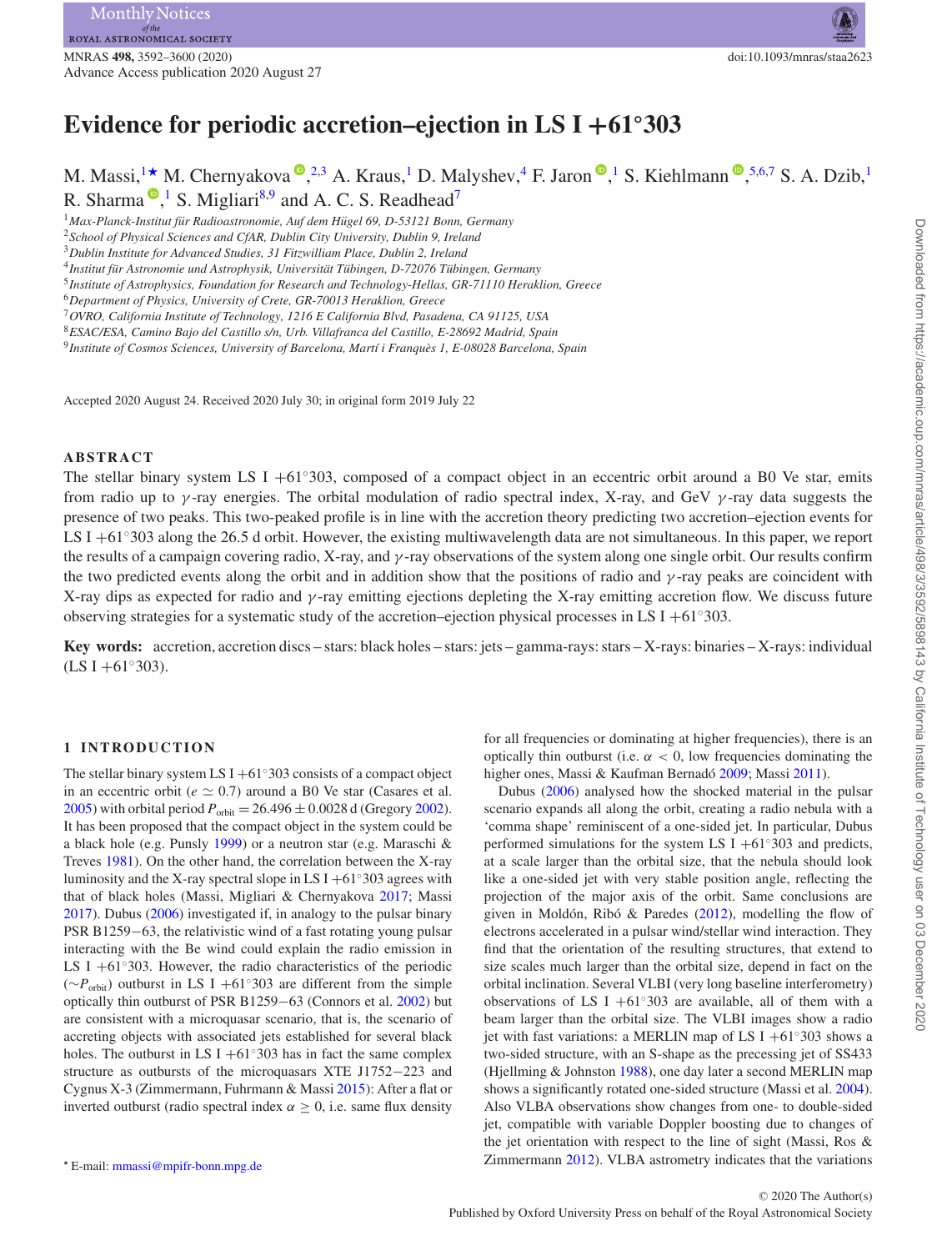<span id="page-1-0"></span>

**Figure 1.** Long-term modulation in LS I +61◦303. Top: 37 yr of radio data (Massi & Torricelli-Ciamponi [2016\)](#page-8-10) folded with  $\Theta = \frac{t - t_0}{1667} - \text{int}(\frac{t - t_0}{1667})$ where,  $t_0 = 43366.275$  MJD. The two red lines correspond to the phase interval  $\Theta = 0.77$ –0.78 of our campaign. The two blue lines correspond to the interval  $\Theta = 0.8$ –0.9, where simultaneous archival X-ray and  $\gamma$ -ray data are available (see Section 2.3). Centre: orbital shift of the radio outburst peak; and orbital phase is equal to  $\frac{t-t_0}{P_{\text{orbit}}} - \text{int}(\frac{t-t_0}{P_{\text{orbit}}})$ . Bottom: radio light curves of LS I +61 $\degree$ 303 at  $\Theta_{\text{maximum}}$  and  $\Theta_{\text{minimum}}$ .

are periodic: the jet core traces a closed path with a period of  $P_{\text{precession}} = 26.926 \pm 0.005 \,\mathrm{d}$  (Wu et al. [2018\)](#page-8-11). Simulations of the young pulsar model predict a stability in the orientation of the nebula contradicted by the observations of LS I +61 $\degree$ 303, whereas the microquasar model explains the variations with a precessing jet (e.g. see fig. 7 in Massi & Torricelli-Ciamponi [2014\)](#page-8-12). SS433 (Rasul et al. [2019\)](#page-8-13) and LS I +61◦303 (Jaron & Massi [2014;](#page-7-5) Jaron, Torricelli-Ciamponi & Massi [2016;](#page-7-6) Jaron et al. [2018\)](#page-8-14) are the two microquasars where jet precession can be traced up to the GeV band.

The two periodicities,  $P_{\text{orbit}}$  and  $P_{\text{precession}}$ , are the two dominant spectral features in the radio power spectrum (37 yr of observations, see Massi & Torricelli-Ciamponi [2016\)](#page-8-10) whereas their beat frequencies  $P_{\text{average}}$  and  $P_{\text{long}}$  dominate the observed emission. Ray et al. [\(1997\)](#page-8-15) were the first to observe that the radio outbursts in LS I +61<sup>°</sup>303 occur with a period of 26.7 d and not with the orbital one. The radio outburst periodicity is equal to  $P_{\text{average}} = 2/(v_{\text{orbit}})$ + *ν*precession) (e.g. Jaron & Massi [2013\)](#page-7-7) which results in an orbital phase shift (centre panel of Fig. [1\)](#page-1-0) of the radio outburst when it is plotted versus the orbital phase (Massi & Jaron [2013;](#page-8-16) Massi & Torricelli-Ciamponi [2014\)](#page-8-12). Moreover, the amplitude of the outburst changes periodically with a long-term periodic modulation  $P_{\text{long}} =$ 1667 ± 8 d (Gregory [2002\)](#page-7-1) (top panel of Fig. [1\)](#page-1-0) equal to 1/(*ν*orbit − *ν*precession) (Massi & Jaron [2013\)](#page-8-16). In the precessing microquasar

<span id="page-1-1"></span>

**Figure 2.** Simultaneous *RXTE*–PCA X-ray (black, Hadasch et al. [2012\)](#page-7-8) and *Fermi*–LAT GeV  $\gamma$ -ray (blue) data at  $\Theta = 0.8{\text -}0.9$ . The *Fermi*–LAT data are the result of fitting photon data from the energy range 0.1–300 GeV with a log parabola spectrum (Section 2.3).

scenario the explanation of the beat between  $P_{\text{orbit}}$  and  $P_{\text{precession}}$ is straightforward: the maximum of the long-term modulation is reproduced when the jet gets refilled along the orbit  $(P_{\text{orbit}})$  when forming its minimum angle with respect to the line of sight, that is, maximum Doppler boosting. Because of precession  $(P_{\text{precession}})$ , one orbital cycle  $(P_{orbit})$  later the angle is slightly different and the Doppler boosting is reduced. Only after  $P_{\text{long}}$  the system comes back to the conditions that give again maximum flux density during the radio outburst (e.g. Massi & Torricelli-Ciamponi [2014\)](#page-8-12).

Massi & Kaufman Bernadó  $(2009)$  $(2009)$  using 6.7 yr of Green Bank Interferometer (GBI) radio data at two frequencies analysed the spectral index, function of the ratio of the two flux densities. They demonstrated that twice along the orbit, during the large outburst and closer to periastron when there is only a low radio emission level, the radio emission attains the same spectral characteristics, resulting in a double-peaked shape of the orbital modulation of the radio spectral index. Two peaks are also evident at high energy. The folded light curve of 5 yr of *Fermi*–LAT data shows two peaks along the orbit (Jaron et al. [2016\)](#page-7-6). X-ray and *γ* -ray data covering the interval between the two blue lines in the upper panel of Fig. [1,](#page-1-0) that is, seven orbital cycles, again hint for two peaks (Fig. [2\)](#page-1-1), where the *γ* -ray peak at orbital phase 0.6–0.8 seems to be in the dip between the two X-ray peaks. Taylor et al. [\(1992\)](#page-8-17) were the first to note that if the compact object in LS I +61 $\degree$ 303 is accreting, then the accretion rate might develop two peaks along the eccentric orbit. The accretion rate is given by

$$
\dot{M} \propto \frac{\rho_{\rm w}}{v_{\rm rel}^3} \tag{1}
$$

where  $\rho_w$  is the density of the stratified wind of the B0 Ve star at the position of the accretor, and  $v_{rel}$  is the relative velocity between the wind and the orbiting accretor (Bondi [1952\)](#page-7-9). The accretion rate peaks around periastron, where the density is the highest. At high eccentricities, however, there exists a second accretion rate maximum along the orbit when the compact object is travelling slower and thus the decrease of its velocity relative to the wind particles compensates for the drop in the wind density. Flares at periastron and apastron, as observed in Circinus X-1, were explained in a similar way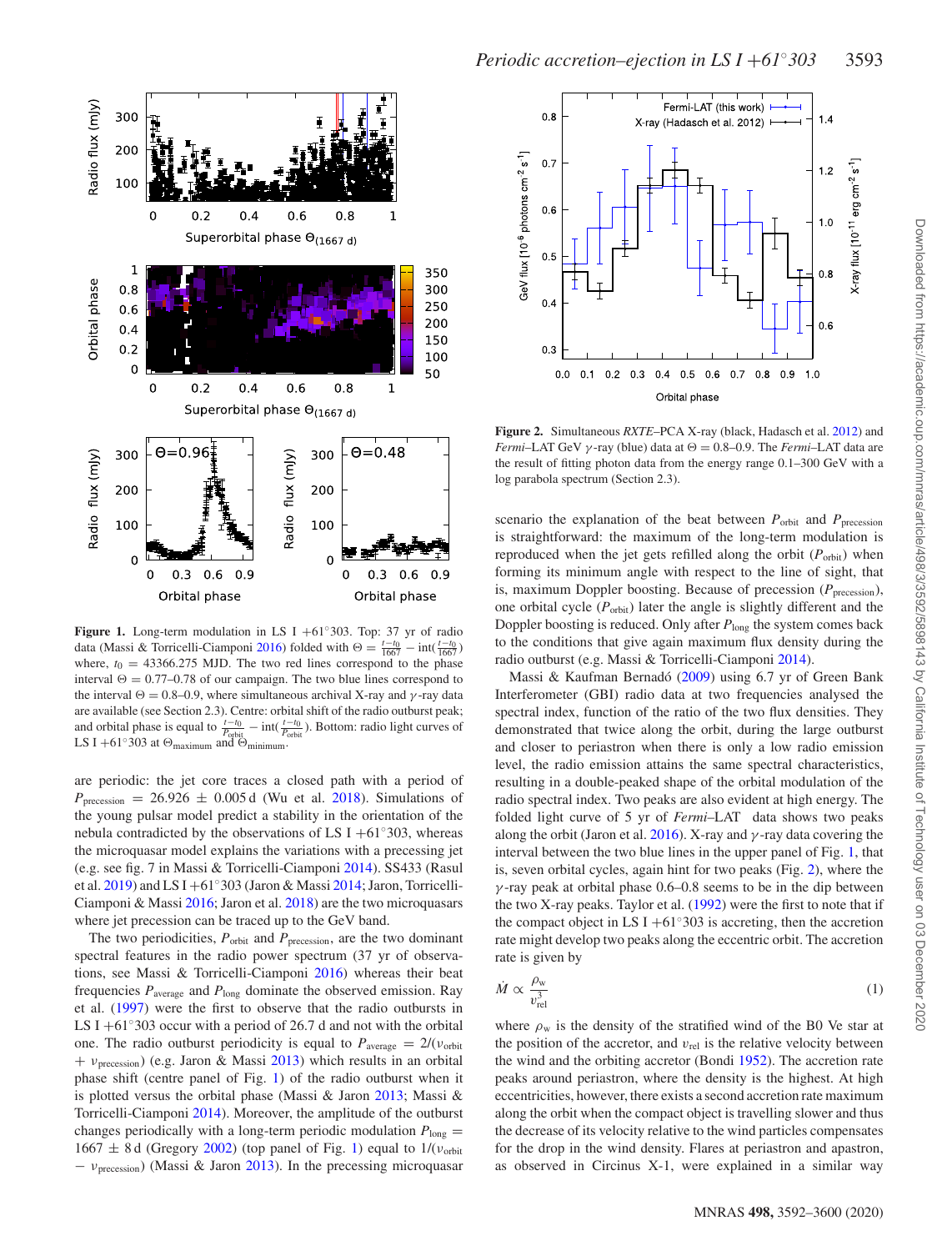<span id="page-2-0"></span>**Table 1.** Log of the observations in 2017 August/September. Column 1: telescopes and satellites. Columns 2 and 3: start and stop MJD time. We used *SWIFT* data up to 76 d before the campaign and up to 55 d after the campaign. Column 4: frequency or energy bands.

|                                     | <b>Start</b><br>[MJD] | Stop<br>[MJD] | Energy/frequency          |
|-------------------------------------|-----------------------|---------------|---------------------------|
| 100-m Effelsberg<br>radio telescope | 57981.7               | 58008.7       | $(2.64, 4.85, 10.45)$ GHz |
| <b>OVRO</b>                         | 57981.7               | 58008.7       | $15$ GHz                  |
| Fermi-LAT                           | 57978.7               | 58005.2       | $0.1 - 300 \text{ GeV}$   |
| Swift-XRT                           | 57918.5               | 58050.3       | $0.3 - 10 \text{ keV}$    |
| XMM-Newton                          | 57984.0               | 57984.3       | $0.2 - 15 \text{ keV}$    |
| <b>NuSTAR</b>                       | 57980.0               | 57980.6       | $3-78$ keV                |

(Tudose et al.  $2008$ ). This hypothesis for LS I +61°303 was further corroborated and modelled by other groups (Martí & Paredes [1995;](#page-8-19) Bosch-Ramon et al. [2006\)](#page-7-10). With an independent approach, Romero et al. [\(2007\)](#page-8-20) using a smoothed particle hydrodynamics code, found two peaks in the accretion rate of LS I  $+61°303$ . Each peak in accretion rate should be followed by an ejection of particles forming a jet, radiating radio emission (via synchrotron process) and *γ* -rays (via inverse Compton, IC, process) (Bosch-Ramon et al. [2006;](#page-7-10) Jaron et al. [2016\)](#page-7-6). IC losses are stronger close to periastron, leading to the weaker radio emission, in agreement with the results of 5 yr of OVRO (Owens Valley Radio Observatory) radio monitoring (Jaron et al. [2016\)](#page-7-6). The second ejection occurs at a later orbital phase, when accretor and donor star are more displaced from each other. Under this condition relativistic electrons can propagate to a region out of the orbital plane and produce a large radio outburst (Bosch-Ramon et al. [2006;](#page-7-10) Jaron et al. [2016\)](#page-7-6). From the two-accretion peak model with IC losses the large radio outburst results to be associated with a synchrotron emitting jet one order of magnitude larger than the synchrotron emitting jet produced around periastron (Jaron et al. [2016\)](#page-7-6). Nevertheless, the radio spectral characteristics of the two jets are the same as proven by GBI observations (Massi & Kaufman Bernadó [2009\)](#page-8-5).

Thus existing data support the two-peak accretion model already. However, archival radio, X-ray, and *γ* -ray observations are not simultaneous and sparse sampling forces one to fold and average several orbital cycles together. Aimed to determine coincidence or possible offsets between different energy bands in the orbital occurrence of the two outbursts predicted in the accretion scenario, we performed a multiwavelength campaign along one orbit (see Table [1\)](#page-2-0). The details of the campaign are given in Section 2, and in Section 3, we present our results. The conclusions are given in Section 4.

### **2 DATA**

## **2.1 Radio observations: 100-m Effelsberg radio telescope and OVRO**

The observations with the 100-m radio telescope at Effelsberg were performed with the receivers at 11, 6, and 2.8 cm wavelength (S110, S60, and S28). All three systems are located in the Gregorian focus of the telescope (see Table [2](#page-2-1) for receiver properties). As LS I  $+61°303$  as well as the calibrators are point-like for the telescope, the measurements could be done as cross-scans in azimuth and elevation (with a various number of subscans) over the source positions. At 11 cm, the scanning was done in the equatorial system to avoid confusion with nearby sources. For the data analysis, a

<span id="page-2-1"></span>**Table 2.** 100-m Effelsberg telescope parameters.

| RX                     | 11 cm                                       | 6 cm                                        | $2.8 \text{ cm}$                             |
|------------------------|---------------------------------------------|---------------------------------------------|----------------------------------------------|
| Centre frequency       | 2.675 GHz                                   | 4.85 GHz                                    | 10.45 GHz                                    |
| Bandwidth              | 10 MHz                                      | 500 MHz                                     | 300 MHz                                      |
| $T_{\rm sys}$ (zenith) | 29.3                                        | 25.8                                        | 28.9                                         |
| Typical opacity        | 0.01                                        | 0.015                                       | 0.022                                        |
| $Gain-loss^*$          | $1.2\%$                                     | $1.5 \%$                                    | $<2.5\%$                                     |
| Sensitivity            | $1.5 \mathrm{K} \mathrm{J} \mathrm{v}^{-1}$ | $1.5 \mathrm{K} \mathrm{J} \mathrm{v}^{-1}$ | $1.35 \mathrm{K} \mathrm{J} \mathrm{y}^{-1}$ |

*Notes:* \* due to gravitational deformation (elevation dependent).

Gaussian function was fitted to the antenna temperature measurement of each subscan (representing the convolution of the telescope beam with a delta function). The amplitudes of all subscans were corrected for the pointing deviation and averaged, resulting in a single antenna temperature per scan. Further corrections were applied for the atmospheric attenuation of the signal and for the gain-elevation effect (loss of sensitivity due to gravitational deformation of the antenna when being tilted). Finally, the conversion factor from antenna temperature into flux density (in Jy) was determined by the observations of NGC 7027, 3C 286, 3C 295 and 3C 48, 3C 286, and DR 21 (Baars et al. [1977\)](#page-7-11), this factor was applied to all observations (on a day-by-day basis). Typical values for these corrections are given in Table [2.](#page-2-1) Typical rms deviations for calibrators are 2 per cent and for LS I +61 $\degree$ 303 of 5 per cent.

The OVRO 40-M Telescope uses off-axis dual-beam optics and a cryogenic receiver with 2 GHz equivalent noise bandwidth centred at 15 GHz. Atmospheric and ground contributions, as well as gain fluctuations, are removed with the double switching technique (see references in Richards et al. [2011\)](#page-8-21), where the observations are conducted in an ON–ON fashion so that one of the beams is always pointed on to the source. Until 2014 May, the two beams were rapidly alternated using a Dicke switch. Since 2014 May, when a new pseudocorrelation receiver replaced the old receiver, a 180◦ phase switch was used. Relative calibration is obtained with a temperature-stable noise diode to compensate for gain drifts. The primary flux density calibrator is 3C 286, with an assumed value of 3.44 Jy (Baars et al. [1977\)](#page-7-11), DR 21 is used as secondary calibrator source with an assumed value of 19.04 Jy based on the first four years of OVRO monitoring. Details of the observation and data reduction schemes are given in Richards et al. [\(2011\)](#page-8-21).

In order to compute the spectral index  $\alpha$  from the four radio light curves (three from Effelsberg, one from OVRO), we divided these data into one day time bins and performed an error-weighted leastsquares fit of a straight line of the form:  $\log S = \alpha \log v + b$ , to all of the data in log *ν–*log *S*-space within each time bin. We define the reference time for the spectral index value as the centre of the time bin. The uncertainties in  $\alpha$  result from formal error propagation. Fig. [3](#page-3-0) shows the radio data and the fitted spectrum for each time bin.

## **2.2 X-ray data:** *Swift***–XRT,** *NuSTAR***, and** *XMM–Newton*

Publicly available *Swift*–XRT data on LS I +61◦303 have been taken between MJD 57918 and MJD 58050. The data were reprocessed with XRTPIPELINE v.0.13.4 as suggested by the *Swift*– XRT team.<sup>1</sup> Spectra were extracted with XSELECT from a 36 arcsec radius circle around LS I +61 $\degree$ 303 for source counts and an annulus also centred at the source position with inner (outer) radii of 60 arcsec

1See e.g. *Swift*–XRT User's Guide [https://swift.gsfc.nasa.gov/analysis/xrtsw](https://swift.gsfc.nasa.gov/analysis/xrtswguidev1 2.pdf ) guidev1 2.pdf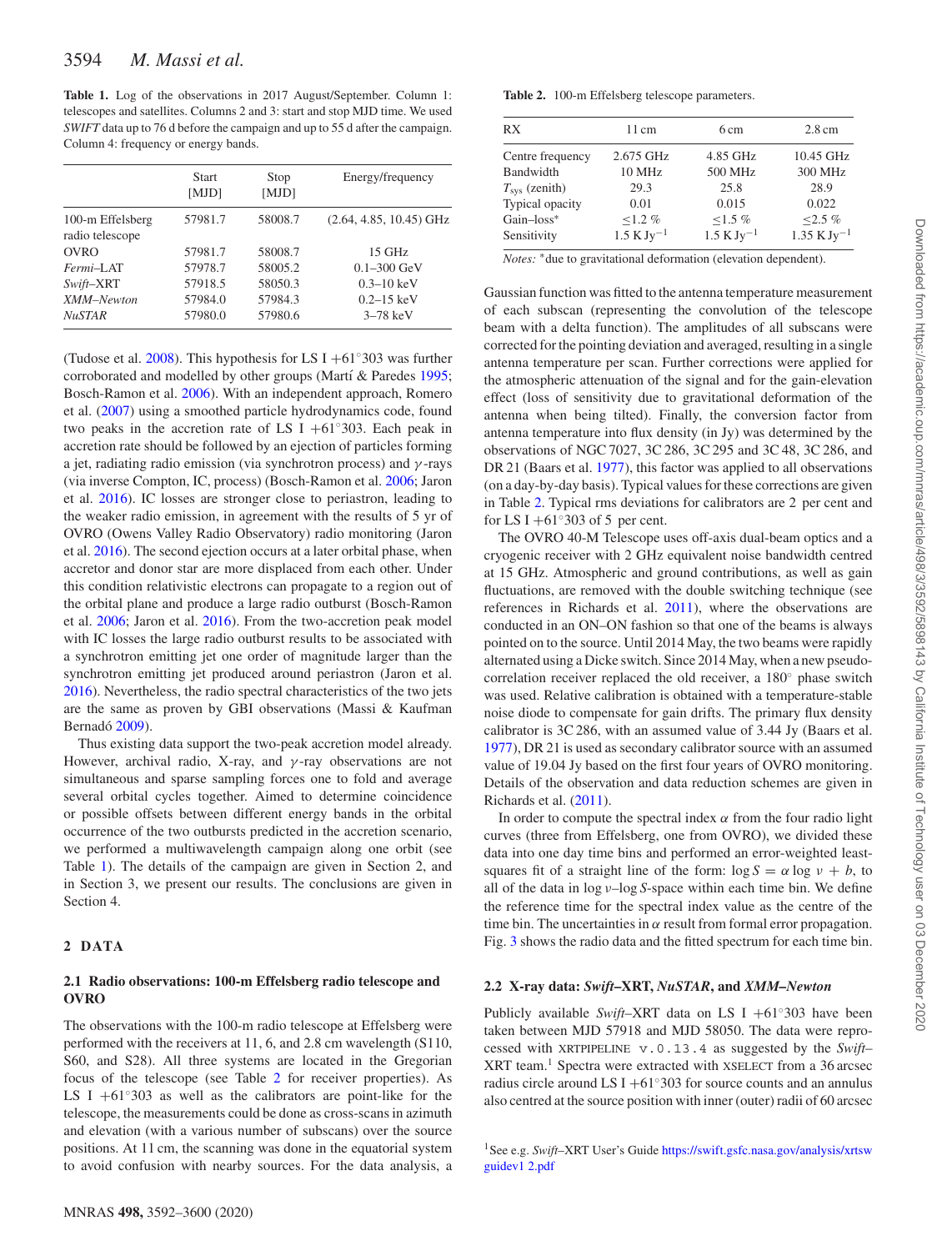<span id="page-3-0"></span>

**Figure 3.** Radio spectra of LS I +61◦303, as explained in Section 2.1.

(300 arcsec) for background counts. The analysis of the TOO *XMM–Newton* observation of LS I +61◦303 (taken on 2017 July 19) was performed with the *XMM–Newton* Science Analysis software<sup>2</sup> v.15.0.0. Known hot pixels and electronic noise were removed, and data were filtered to exclude soft proton flares episodes. The total exposure is ∼25 ks. The spectrum and light curve (100 s time bins) were extracted from a 40 arcsec radius circle centred at the position of LS I  $+61°303$  and the background was extracted from a nearby source-free region of 80 arcsec radius. The RMFs and ARFs were extracted using the RMFGEN and ARFGEN tools, respectively. *NuSTAR* TOO observation was performed on LS I  $+61°303$ , on 2017 July 14. The raw data were processed with standard pipeline processing (HEASOFT v.6.22 with the *NuSTAR* subpackage v.1.8.0). We applied strict criteria for the exclusion of data taken in the South Atlantic Anomaly (SAA) and in the 'tentacle' like region of higher background activity near part of the SAA. Leveltwo data products were produced with the nupipeline tool with

[2https://www.cosmos.esa.int/web/xmm-newton/what-is-sas](https://www.cosmos.esa.int/web/xmm-newton/what-is-sas)

the flags SAAMODE = STRICT and TENTACLE = yes. The light curves (100 s time bins) were extracted for a point source with the nuproducts routine. The corresponding background flux was derived from a ring-like (inner/outer radii of 80 arcsec/196.8 arcsec) region surrounding the source. The analysis was performed in the energy range of 3–78 keV.

We model the data with an absorbed power-law model (phabs∗po XSPEC model) with a free hydrogen column density  $(N_H)$ , slope, and model normalization. This model describes all considered data sets well, with the reduced  $\chi^2 \sim 1$ . Similar to Chernyakova et al.  $(2017)$ , we did not find any clear  $N_H$  dependence on the orbital phase. We also performed the search for an additional blackbody component in high-statistic *XMM–Newton* TOO observation. We did not find any firm evidence for this component, although please note that the best fit with blackbody temperature of  $T_{bb} \approx$ 2 keV formally improves the fit by  $\Delta \chi^2 \approx 6$ , which corresponds to  $2\sigma$  detection significance.

We performed three fits of the X-ray light curve: a fit with a constant, a constant plus one Gaussian, and two Gaussians, that result in a reduced  $\chi^2$  of 8.0, 6.1 and 4.2, respectively. To decide whether the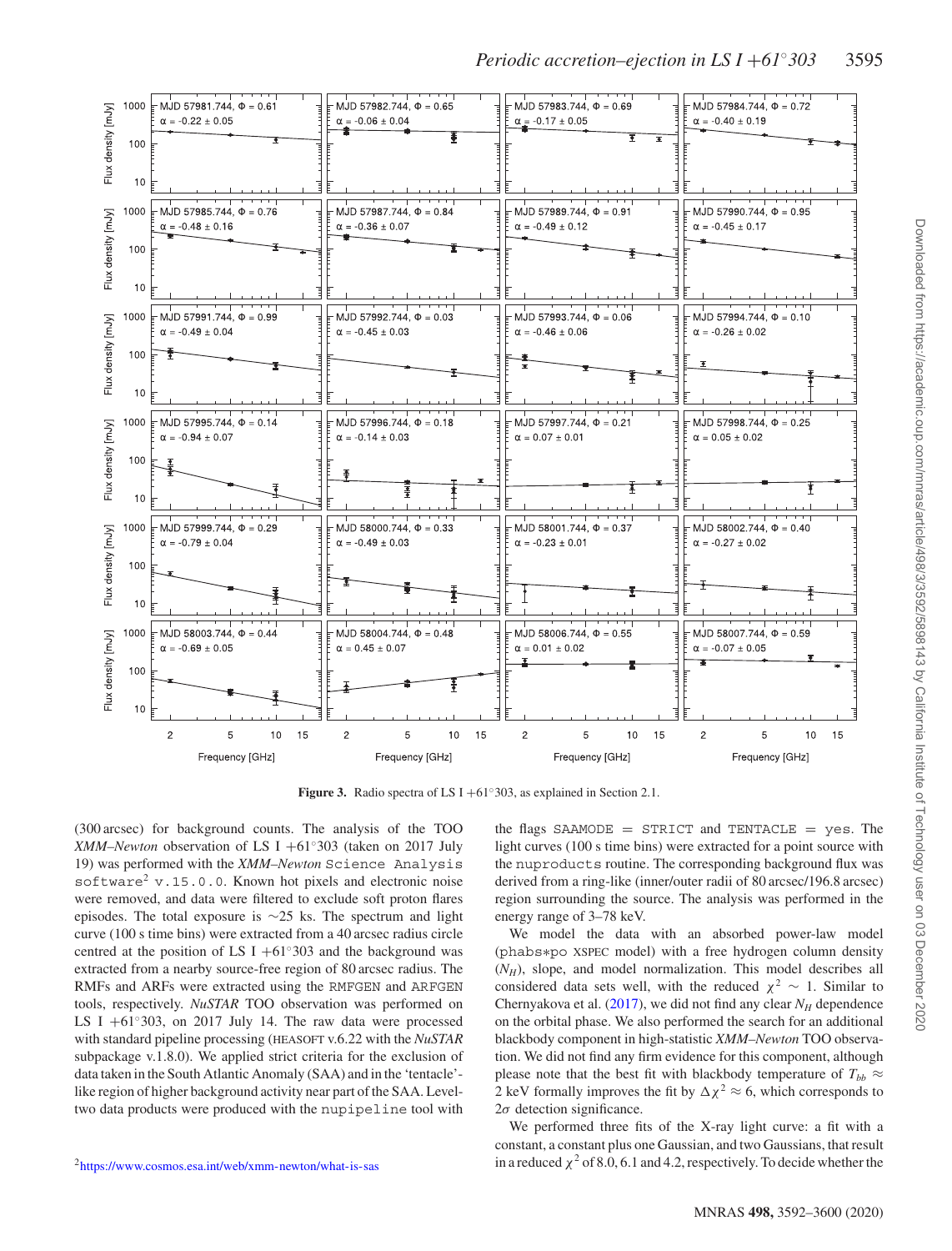<span id="page-4-0"></span>

|  | <b>Table 3.</b> Fit parameters of equation (2). |  |  |
|--|-------------------------------------------------|--|--|
|--|-------------------------------------------------|--|--|

| Parameter              | Value                           |  |
|------------------------|---------------------------------|--|
| $\boldsymbol{A}$       | $(2.0 \pm 0.2) \times 10^{-11}$ |  |
| $\Phi$ <sub>I</sub>    | $0.35 \pm 0.01$                 |  |
| $\sigma_{I}$           | $0.11 \pm 0.02$                 |  |
| B                      | $(1.4 \pm 0.1) \times 10^{-11}$ |  |
| $\Phi$ <sub>II</sub>   | $0.84 \pm 0.01$                 |  |
| $\sigma$ <sub>II</sub> | $0.14 \pm 0.02$                 |  |

model 3 fits the data better than the other models, the difference- $χ²$ test was performed between models 1 and 3, and between models 2 and 3. In both cases we found a *p* less than  $10^{-5}$ , where the difference is significant for  $p < 0.05$ . The model with the two Gaussians (Table [3](#page-4-0)) and red line in Fig. [5a](#page-5-0)) is:

$$
f(\Phi) = A e^{-\frac{1}{2} \frac{(\Phi - \Phi_{\text{I}})^2}{\sigma_{\text{I}}^2}} + B e^{-\frac{1}{2} \frac{(\Phi - \Phi_{\text{II}})^2}{\sigma_{\text{II}}^2}}
$$
(2)

As discussed in Section 4 (items 1–7), a physical model of X-ray emission should take into account the two-peak accretion model, viscousity time-scales, the accretion flow emission, and likely a weak jet emission. This will be done in future investigations.

#### **2.3** *Fermi***–LAT** *γ* **-ray data**

For the GeV data analysis we use Pass 8 *Fermi*–LAT photon data downloaded from the *Fermi*–LAT data server.<sup>3</sup> We analyse the data using version v11r5p3 of the *Fermi* ScienceTools.<sup>4</sup> We include all photon data from 10 $\degree$  around the position of LS I +61 $\degree$ 303. We fit LS I +61°303 with a log-parabola of the form:  $dN/dE =$  $N_0 (E/E_b)^{-(\alpha+\beta \log(E/E_b))}$ , with normalization factor  $N_0$ ,  $\alpha$ , and  $\beta$  left free for the fit, and the scale parameter  $E<sub>b</sub>$  fixed to its catalogue value. All parameters of sources from the 3FGL catalogue within 10◦ around LS I +61◦303 were left free for the fit as well. Sources between 10◦ and 20◦ were included in the analysis with their parameters fixed to their catalog values. In order to limit contamination from Earth limb photons we excluded time epochs when the target source was observed at a zenith angle greater than 90◦. The Galactic diffuse emission was modelled with *gll iem v06.fits* and the template *iso P8R2 SOURCE V6 v06.txt*. We divide the time interval of Table [1](#page-2-0) into 12 h time bins, and perform an unbinned likelihood analysis $<sup>5</sup>$  in each one of these time bins.</sup>

We compared our results with ones that were previously published by Hadasch et al. [\(2012\)](#page-7-8) and Xing, Wang & Takata [\(2017\)](#page-8-22). Fig. [4\(](#page-4-1)a) shows three curves obtained by us, Hadasch et al. [\(2012\)](#page-7-8), and Xing et al. [\(2017\)](#page-8-22), all three using the same data set (MJD 54683–54863) and model (power law with exponential cut-off). As one can see, in the orbital phase bin 0.3–0.4, the value of fig. 11 in Hadasch et al.  $(2012)$  is at about  $2\sigma$  displaced from the values of the other two curves (ours and from Xing et al. [2017\)](#page-8-22), otherwise the three curves all agree within the errors. Since 2012, the recommended model for LS I +61◦303 in the *Fermi*–LAT catalogue is the logparabola.<sup>6</sup> We therefore checked whether two different models give rise to significant differences, and found that the resulting orbital light curves have the same shape, but differ by a factor 1.35, see Fig. [4](#page-4-1)

[3https://fermi.gsfc.nasa.gov/ssc/data/access/](https://fermi.gsfc.nasa.gov/ssc/data/access/)

[4https://fermi.gsfc.nasa.gov/ssc/data/analysis/software/](https://fermi.gsfc.nasa.gov/ssc/data/analysis/software/)

[5https://fermi.gsfc.nasa.gov/ssc/data/analysis/scitools/likelihood](https://fermi.gsfc.nasa.gov/ssc/data/analysis/scitools/likelihood_tutorial.html)\_tutorial.ht ml

<span id="page-4-1"></span>

**Figure 4.** (a) Comparison of results of different groups using the same spectral fitting model and the same interval of *Fermi*–LAT data ( $\Theta = 0.8$ – 0.9). (b) Comparison of the same data processing but two different spectral fitting models. The log parabola is the model used for LS I +61 $\degree$ 303 in the *Fermi*–LAT catalogues. The red curve is scaled by 1/1.35. (c) Power spectrum and fits (see Section 2.3).

(b). The PL plus exponential cut-off better describes data around 100 MeV, as shown in the Fig. [4\(](#page-4-1)c). The global fit is however better for the log parabola model (with  $\chi^2$  of 18 with respect to that of 21 for the PL+ExpCutoff).

#### **3 RESULTS**

In Fig. [5,](#page-5-0) we present radio, X-ray and  $\gamma$ -ray results. Fig. [5\(](#page-5-0)a) shows two X-ray peaks. One X-ray peak is at  $\Phi \sim 0.35$  with a dip at  $\Phi =$ 0.5–0.7. The X-ray emission rises again, peaks at  $\Phi \sim 0.85$  and drops again at  $\Phi = 0.0{\text{-}}0.2$ . The X-ray data of Fig. [5\(](#page-5-0)a) confirm the prediction of the accretion theory in LS I +61°303 (Taylor et al. [1992;](#page-8-17) Martí & Paredes [1995;](#page-8-19) Bosch-Ramon et al. [2006;](#page-7-10) Romero et al. [2007\)](#page-8-20). In fact the accretion flow emits in X-ray (e.g. Yang et al. [2015,](#page-8-23) [2015b\)](#page-8-24), therefore the predicted increase in the accretion rate implies an increase in the X-ray emission twice along the orbit.

Fig.  $5(b)$  $5(b)$  shows two  $\gamma$ -ray peaks rising above a scattered level of about  $4 \times 10^{-7}$  photons cm<sup>-2</sup> s<sup>-1</sup>. This is not the first observation of two  $\gamma$ -ray peaks along the orbit of LS I +61°303. In the folded curve of 5 yr of *γ* -ray data (left-hand panel of fig. 7 in Jaron et al. [2016\)](#page-7-6) two peaks arise above an offset of  $5 \times 10^{-7}$  cm<sup>-2</sup> s<sup>-1</sup>. The two peaks were modelled with two ejections of particles emitting *γ* -ray emission due to IC process (Jaron et al. [2016\)](#page-7-6) and the offset explained as a contribution from the accretion flow population (see section 5

<sup>6</sup>Table [4](#page-5-1) in [https://fermi.gsfc.nasa.gov/ssc/data/access/lat/4yr](https://fermi.gsfc.nasa.gov/ssc/data/access/lat/4yr_catalog/) catalog/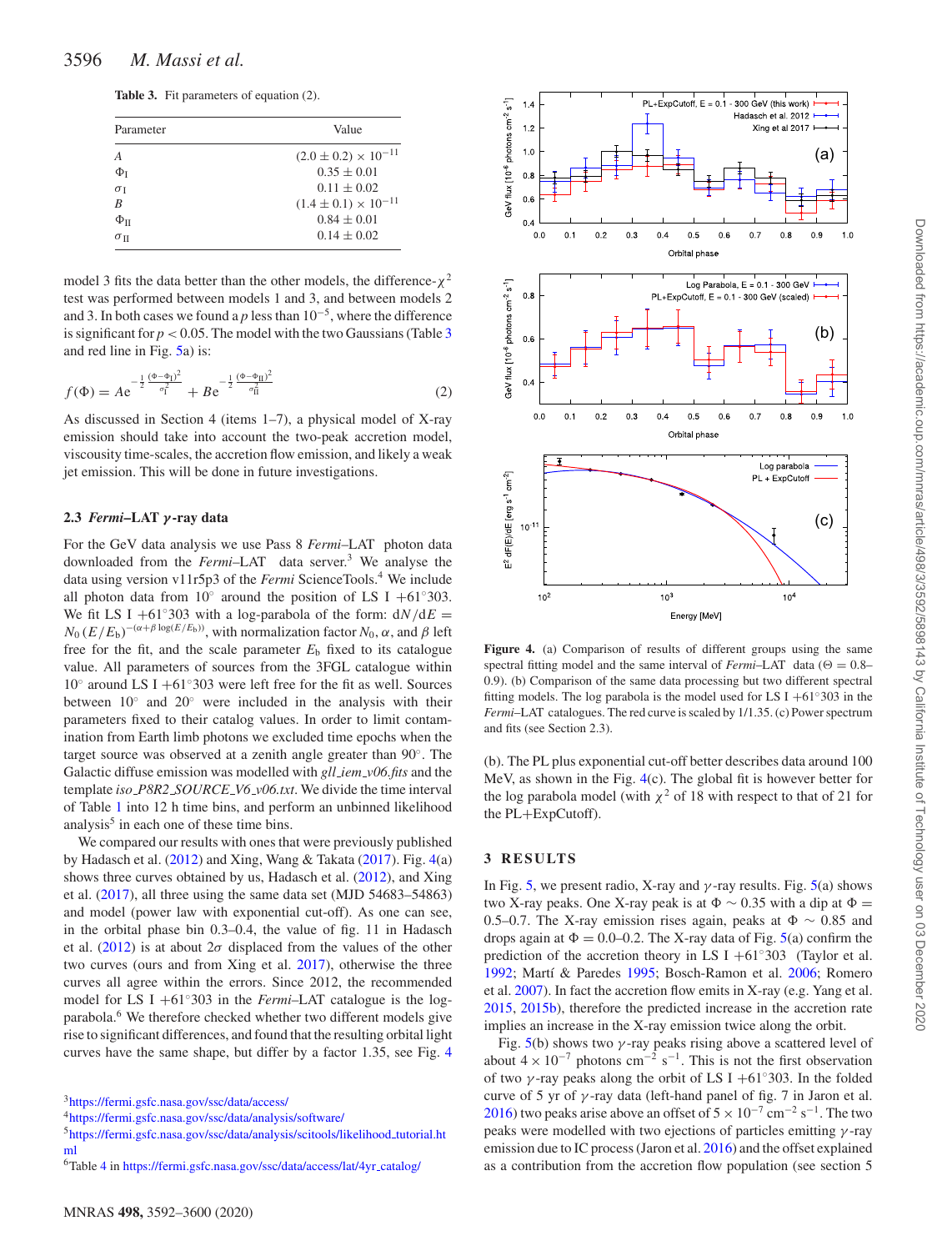<span id="page-5-0"></span>

**Figure 5.** Multiwavelength campaign on LS I +61◦303. Data versus orbital phase: (a) X-ray data: *Swift*–XRT, *XMM–Newton,* and *NuSTAR* campaign data (blue colour: squares, circles, and triangles). *Swift* data up to 76 d before the campaign use black squares and up to 55 d after the campaign use black triangles (the red line profile shows a simple model with two Gaussians, see discussion in Section 2.2). (b) *Fermi*–LAT data. (c) Radio data: 100-m Effelsberg telescope (2.64, 4.85, and 10.45 GHz) and OVRO (15.0 GHz). (d) Radio spectral index.

in Jaron et al.  $2016$ ). The new information coming from Fig.  $5(b)$  $5(b)$  is about the misalignment between the  $\gamma$ -ray peaks associated to the ejection of particles with respect to the X-ray peaks. As summarized in Table [4,](#page-5-1) it is during the X-ray dip at  $\Phi = 0.5{\text -}0.7$  that occurs the *γ*-ray onset,  $\Phi = 0.5$ –0.6 and it is during the X-ray dip at  $\Phi =$ 0.0–0.2 that occurs the *γ*-ray onset,  $\Phi = 0.0$ –0.15. The result of the campaign of  $\gamma$ -ray peaks during the X-ray dips, probes and

<span id="page-5-1"></span>**Table 4.** Accretion–ejection in LS I +61 $\degree$ 303.

|                     | Orbital phase<br>First event $(I)$ | Orbital phase<br>Second event $(II)$ |
|---------------------|------------------------------------|--------------------------------------|
| X-ray dip           | $0.5 - 0.7$                        | $0.0 - 0.2$                          |
| $\gamma$ -ray onset | $0.5 - 0.6$                        | $0.0 - 0.15$                         |
| Radio onset         | $0.5 - 0.7$                        | $\sim 0.15$                          |
| $\alpha > 0$        | $0.5 - 0.55$                       | 0.2                                  |

gives a better understanding of the misalignment suggested from archived data folding and averaging all together seven orbital cycles affected by different Doppler boosting effects (Introduction). One can compare these results of archived data – taken 9 yr before our campaign – with our present results. The curve in Fig. [2](#page-1-1) hints for two X-ray peaks and two *γ* -ray peaks, these two emerging from an offset of 3–5 × 10<sup>-7</sup> photons cm<sup>-[2](#page-1-1)</sup> s<sup>-1</sup>. The first X-ray peak in Fig. 2 occurs at  $\Phi = 0.45 \pm 0.15$  (campaign peak at  $\Phi = 0.35 \pm 0.01$ ), with the associated *γ* -ray peak at  $\Phi = 0.7 \pm 0.1$  (campaign peak at  $\Phi \sim$ 0.6). The second X-ray peak occurs at  $\Phi = 0.85 \pm 0.05$  (campaign peak at  $Φ = 0.84 ± 0.01$ , with the associated *γ*-ray peak at  $Φ =$  $0.3 \pm 0.2$  (campaign peak at  $\Phi \sim 0.15$ ).

Fig. [5\(](#page-5-0)c) shows a large radio outburst with onset (Table [4\)](#page-5-1) during the X-ray dip at  $\Phi = 0.5{\text -}0.7$ . As discussed in Introduction, the accretion theory for LS I +61 $\degree$ 303 predicts that the two peaks in the accretion rate are followed by ejections of electrons experiencing strong energetic losses when ejected close to periastron passage, because of IC interactions with UV stellar photons. As a result there is only one large radio outburst, associated to the ejection more displaced from periastron (e.g. Jaron et al. [2016\)](#page-7-6). The new result of our Fig. [5](#page-5-0) is the discovery that the onset of the radio outburst, as that of the associated  $\gamma$ -ray peak, occurs in the dip of the X-ray emission.

The result of Jaron et al. [\(2016\)](#page-7-6) is that electrons ejected closer to periastron, because of their strong energetic losses, produce a short radio jet, that is, more than one order of magnitude shorter than that produced in the second ejection, more displaced from the B0 star, and responsible for the large radio outburst. Different in their flux density, still the two jets present both the typical spectral characteristics of jets in microquasars of a flattish or inverted spectrum. In Fig. [6,](#page-6-0) we show five cycles of LS I  $+61°303$  GBI data folded with the orbital phase. The spectral index changes from negative to positive at the onset of the large outburst and also around orbital phase 0.3, even if there only low emission is present. The campaign allows us to analyse for the first time the radio spectral index along one complete orbit at three to four radio frequencies instead of the two frequencies used in the GBI observations. The multiwavelength radio spectra show indeed that the radio spectral index becomes  $\alpha \ge 0$  at  $\Phi \sim 0.2$ and 0.5–0.55.

In microquasars after the flat spectrum phase, a shock-related transient, giving an optically thin outburst (Introduction), might develop. Fig. [5\(](#page-5-0)d) shows that the self-absorbed jet, that is,  $\alpha \geq$ 0, clearly persists until  $\Phi \simeq 0.55$ , after that the radio spectral index oscillates and stabilizes to  $\alpha \simeq -0.5$  for an optically thin outburst. Fig. [7](#page-6-1) compares the campaign with other two epochs: in the campaign (top panel of Fig. [7\)](#page-6-1) the optically thin outburst forms just a bump during the decay of the radio light curve, in Figs [7\(](#page-6-1)b) and (c), the onset of the optically thin outburst, and likely onset of the shock, is at a later phase during the decay of the flat-inverted spectrum outburst. A systematic study of the system LS I +61°303 will bring a deeper understanding of the physical conditions triggering the transient.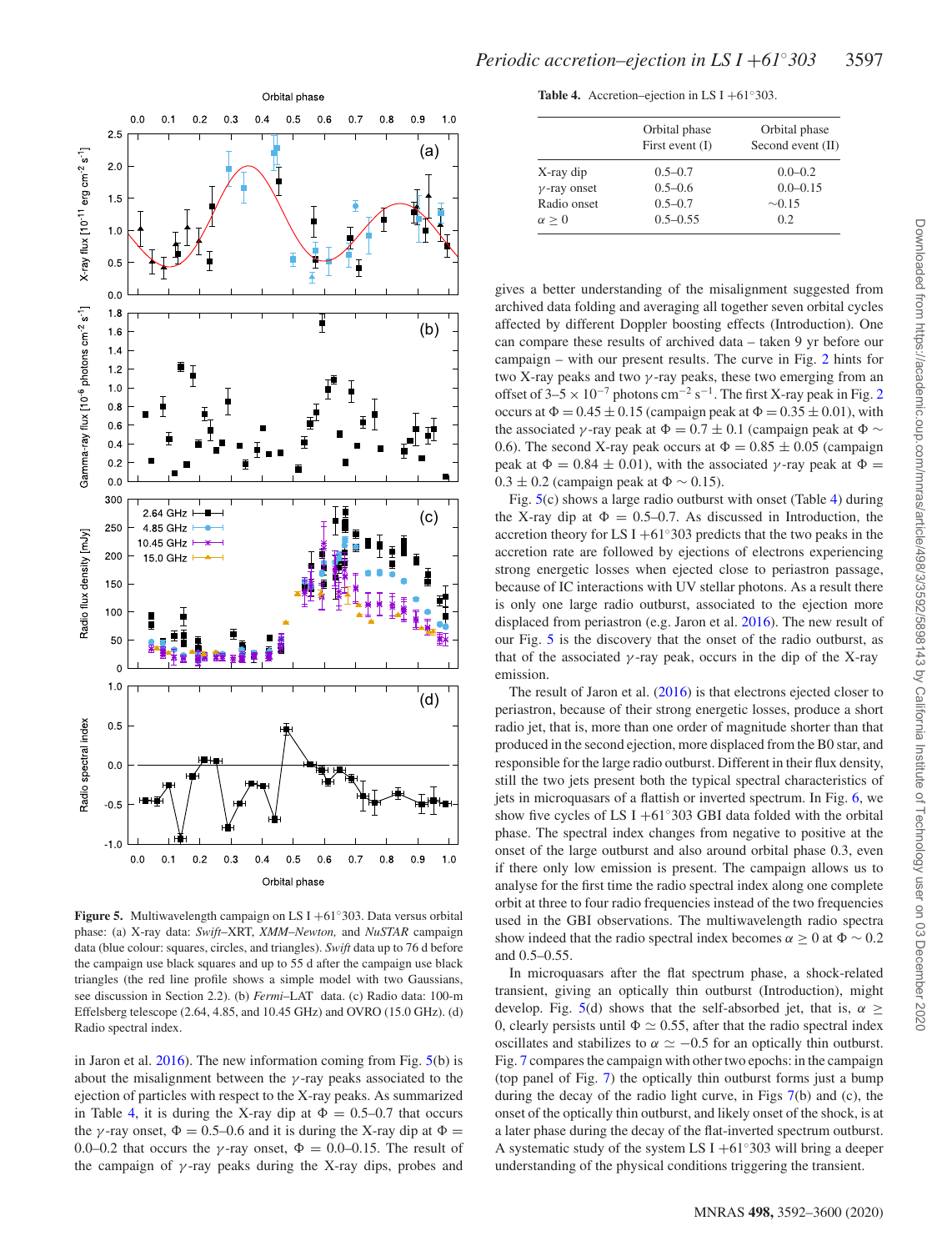<span id="page-6-0"></span>

**Figure 6.** Double-peaked shape of the spectral index of LS I +61◦303. Top: spectral index data (averaged over  $\Delta \Phi = 0.009$ ). Bottom: GBI data in the interval 50048–50174 MJD.

## **4 CONCLUSIONS AND DISCUSSION**

Theory predicts two events of accretion–ejection along the orbit of LS I +61 $\degree$ 303. From archival data, showing the two predicted events, one can only draw broad conclusions because the observations at the various energy bands are not simultaneous. We performed a multiwavelength campaign to establish their relative orbital occurrence. Our results are:

(i) X-ray emission rises twice along the orbit, as predicted by the model. After reaching the maximum the emission drops and two dips are noticeable along the orbit.

(ii) It is during the two X-ray dips that  $\gamma$ -ray emission increases.

(iii) The radio spectral index *α* becomes greater or equal to zero twice along the orbit, revealing that a self-absorbed jet is generated twice. The large radio outburst is displaced from periastron passage and happens during the X-ray dip.

X-ray dips associated to radio emission peaks were observed in the stellar mass black hole system GRS  $1915+105$  (Mirabel & Rodríguez [1999;](#page-8-25) Klein-Wolt et al. [2002\)](#page-8-26) and explained (Klein-Wolt et al. [2002,](#page-8-26) and references therein) as disappearance of matter from the accretion flow (the X-ray dip), part of it passing through the event horizon and part of it ejected into a radio emitting jet (the radio peak). Marscher et al. [\(2002\)](#page-8-27) interpreted in a similar way four radio ejections appearing after four X-ray dips in the AGN 3C 120, that is, as observational evidence for their accretion-disc origin. It is worth of note that in our multiwavelength campaign, we also see a *γ* -ray peak together with the radio peak.

Although jets are ubiquitous in the Universe, common to a number of different accreting systems, the mechanism of jet production and the details of the accretion–ejection processes are still poorly constrained. LS I +61 $\degree$ 303 could become the laboratory for understanding the accretion–ejection coupling: periodic, detected at all wavelengths from the radio band to very high-energy *γ* -rays and a jet well traceable with radio interferometers.

Several investigations will be possible:

<span id="page-6-1"></span>

Figure 7. Evolution from the self-absorbed jet to the transient jet in LS I +61◦303 at three epochs. (a) Campaign radio data. (b) GBI data starting at MJD 49995. (c) GBI data starting at MJD 51080.

1. By means of X-ray observations of LS I +61 $\degree$ 303, it becomes possible for the theoretical models to include and estimate viscous time-scales. The accretion models, based on equation (1), predict the accretion peaks only. From the delay between predicted peaks in accretion rate and X-ray peaks from the accretion flow, a quantitative analysis of the viscous processes will be possible.

2. By studying the relationship between X-ray dip and radio onset in LS I +61 $\degree$ 303, it will be possible to study the coupling between accretion and ejection.

3. Optical depth effects along the jet, as done in Cygnus X-1 (Tetarenko et al. [2019\)](#page-8-28), can be well analysed in the flat-inverted phase of the outburst.

4. A better understanding of shock propagation along the jet will be possible analysing the delays between self-absorbed and transient jets.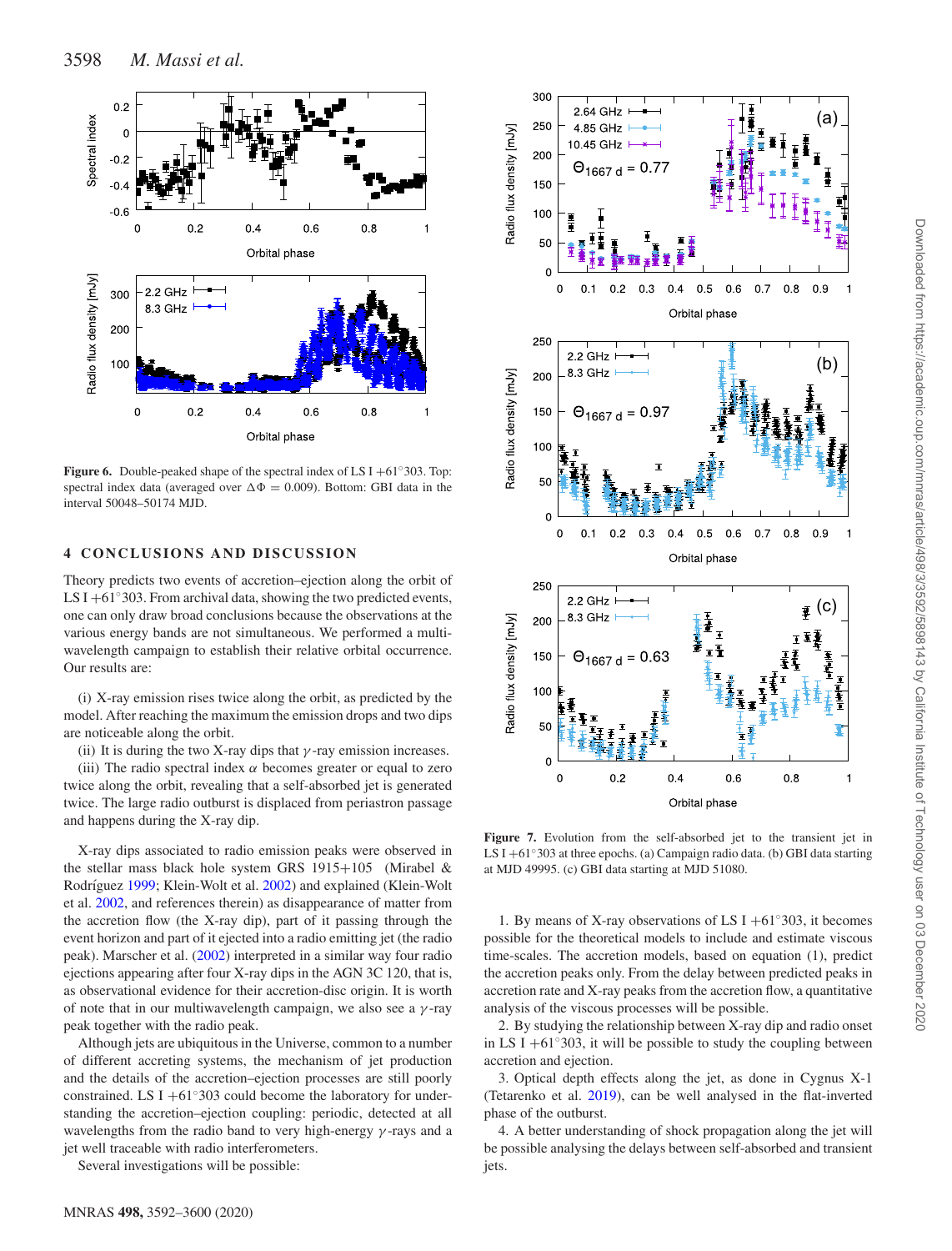5. The possible relationship between transient jet and emission at very high energy can be studied. In fact TeV emission is thought to be produced by shocks (e.g. Williamson [2019\)](#page-8-29) and in microquasars shocks are associated with the transient jet (Fender, Belloni & Gallo [2004\)](#page-7-13). It is therefore during a transient jet that TeV emission could be expected. The system Cygnus X-1, which with a jet angle of 27◦ (Orosz et al. [2011\)](#page-8-30) and jet velocity 0.92*c* (Tetarenko et al. [2019\)](#page-8-28) corresponds to a Doppler boosting of about 5, shows mostly the self-absorbed radio jet (Stirling et al. [2001\)](#page-8-31). Indeed, in a set of several MERLIN observations, Fender et al. [\(2006\)](#page-7-14) were able at only one epoch to pick up the system during a transient. Worth of note, in Cygnus X-1 TeV emission was detected (4.0*σ*) (Albert et al. [2007\)](#page-7-15) coinciding with a flare seen by *RXTE*, *Swift*, and *INTEGRAL*. The system LS I  $+61°303$  shows several episodes of a transient jet (e.g. Massi [2014\)](#page-8-32) and emission at TeV energies were in fact detected several times in LS I +61 $\degree$ 303 (Archambault et al. [2016,](#page-7-16) and references therein). The systems Cyg X-1 and LS I +61◦303 are both high-mass X-ray binaries (HMXBs), suggesting that the stellar wind and/or the radiation field of the companion star play an important role, along with transient jet and Doppler boosting, in producing the TeV high-energy photons. In leptonic models, these photons may be produced by IC scattering of the UV stellar radiation or wind X-ray emission off the electrons of the transient jet, whereas in hadronic models *γ* -rays may be produced by the decay of neutral pions associated to the interactions of relativistic protons in the jets with protons of the stellar wind (Romero et al. [2017,](#page-8-33) and references therein).

6. The HMXB LSI  $+61$  303 is radio overluminous compared to what is seen in typical black hole low-mass X-ray binaries in their hard states (when the radio spectra are flat) in the same luminosity range. The X-ray luminosity of LS I +61°303, 2.0  $\times$  10<sup>33</sup>  $≤ L_X ≤ 1.8 × 10<sup>34</sup> erg s<sup>-1</sup>$  (Massi et al. [2017\)](#page-8-2), is nearly at the boundary between the low/hard X-ray state and the quiescent state. The quiescent state, where, for example, is located the only other known microquasar accreting from a Be star, MWC 656 (Dzib, Massi & Jaron [2015\)](#page-7-17), starts in fact at about  $L_X \sim 10^{33}$  erg s<sup>-1</sup> (McClintock & Remillard [2006\)](#page-8-34). The models of the low/hard state give a geometrically thin, optically thick accretion disc truncated at  $R = 100 r<sub>g</sub>$  (McClintock & Remillard [2006\)](#page-8-34). Observed oscillations at 2 Hz by Ray & Hartman [\(2008\)](#page-8-35) imply in LS I +61°303 a larger truncated value,  $R = 300 r_{\rm g}$  (Massi & Zimmermann [2010\)](#page-8-36) in agreement with the low luminosity. Close to the quiescent state, the emission from the electrons of the accretion flow drops to low values and an open issue is if jet electrons contribute to the X-ray emission (Yang et al. [2015;](#page-8-23) Plotkin et al. [2017\)](#page-8-37). The favourable case of LS I  $+61°303$  is that this jet component can be in fact observed, as discussed in Intrduction, either with the direct detection in the timing analysis of the precession period of the jet or by observing related phenomena as the orbital shift and the long-term modulation. Indeed, the long-term modulation of the X-ray emission was observed (Chernyakova et al. [2012\)](#page-7-18) and the precession period detected by timing analysis of X-ray observations (D'Aì et al. [2016\)](#page-7-19).

Planning future observations one has to take into account that from the accretion theory the sequence of accretion–ejection along the orbit of LS I +61<sup>°</sup>303 is a periodic feature, but on the other hand, in the observer frame the variable Doppler boosting induced by jet precession changes the observed emission (Massi & Torricelli-Ciamponi [2014\)](#page-8-12). Observations show that the precession brings the jet close to the line of sight (bottom panel of fig. 10 in Wu et al. [2018\)](#page-8-11), inducing maximum Doppler boosting of the emission (Massi &

Torricelli-Ciamponi [2014\)](#page-8-12). The result of beating between precession and periodic ejection (e.g. fig. 4 in Massi & Torricelli-Ciamponi [2014\)](#page-8-12) is that the radio peak does not only change its amplitude along the 1667 d period but also shifts in orbital phase (centre panel of Fig. [1\)](#page-1-0). As shown in the bottom panel of Fig. [1,](#page-1-0) around the minimum of the 1667 d modulation there is only low broad radio emission formed by several small peaks. Therefore, future observations focused to the study of the accretion–ejection coupling should avoid the minimum of this long-term modulation and observe towards the maximum, as we did in our campaign.

#### **ACKNOWLEDGEMENTS**

FJ thanks Walter Alef and Helge Rottmann for providing computer power at the MPIfR high performance computer cluster. We thank Eduardo Ros for reading the manuscript and providing helpful comments. This research has made use of observations with the 100 m telescope of the MPIfR (Max-Planck-Institut für Radioastronomie) at Effelsberg, *Fermi*–LAT data obtained from the High Energy Astrophysics Science Archive Research Center (HEASARC), provided by National Aeronautics and Space Administration (NASA) Goddard Space Flight Center, *XMM-Newton* data, an ESA science mission with instruments and contributions directly funded by ESA Member States and NASA, OVRO 40-m monitoring program supported in part by NASA grants NNX08AW31G, NNX11A043G, and NNX14AQ89G and NSF grants AST-0808050 and AST-1109911. The authors acknowledge support by the state of Baden-Württemberg through bwHPC. This work was supported in part by DFG through the grant MA 7807/2-1.

#### **DATA AVA IL AB IL IT Y**

The data underlying this article will be shared on reasonable request to the corresponding author.

#### **REFERENCES**

- <span id="page-7-15"></span>Albert J. et al., 2007, [ApJ,](http://dx.doi.org/10.1086/521145) 665, L51
- <span id="page-7-16"></span>Archambault S. et al., 2016, [ApJ,](http://dx.doi.org/10.3847/2041-8205/817/1/L7) 817, L7
- <span id="page-7-11"></span>Baars J. W. M., Genzel R., Pauliny-Toth I. I. K., Witzel A., 1977, A&A, 500, 135
- <span id="page-7-9"></span>Bondi H., 1952, [MNRAS,](http://dx.doi.org/10.1093/mnras/112.2.195) 112, 195
- <span id="page-7-10"></span>Bosch-Ramon V., Paredes J. M., Romero G. E., Ribó M., 2006, [A&A,](http://dx.doi.org/10.1051/0004-6361:20065830) 459, L25
- <span id="page-7-0"></span>Casares J., Ribas I., Paredes J. M., Mart´ı J., Allende Prieto C., 2005, [MNRAS,](http://dx.doi.org/10.1111/j.1365-2966.2005.09106.x) 360, 1105
- <span id="page-7-18"></span>Chernyakova M., Neronov A., Molkov S., Malyshev D., Lutovinov A., Pooley G., 2012, [ApJ,](http://dx.doi.org/10.1088/2041-8205/747/2/L29) 747, L29
- <span id="page-7-12"></span>Chernyakova M. et al., 2017, [MNRAS,](http://dx.doi.org/10.1093/mnras/stx1335) 470, 1718
- <span id="page-7-3"></span>Connors T. W., Johnston S., Manchester R. N., McConnell D., 2002, [MNRAS,](http://dx.doi.org/10.1046/j.1365-8711.2002.05850.x) 336, 1201
- <span id="page-7-19"></span>D'Aì A., Cusumano G., La Parola V., Segreto A., Mineo T., 2016, [MNRAS,](http://dx.doi.org/ 10.1093/mnras/stv2716) 456, 1955
- <span id="page-7-2"></span>Dubus G., 2006, [A&A,](http://dx.doi.org/10.1051/0004-6361:20054779) 456, 801
- <span id="page-7-17"></span>Dzib S. A., Massi M., Jaron F., 2015, [A&A,](http://dx.doi.org/10.1051/0004-6361/201526867) 580, L6
- <span id="page-7-13"></span>Fender R. P., Belloni T. M., Gallo E., 2004, [MNRAS,](http://dx.doi.org/10.1111/j.1365-2966.2004.08384.x) 355, 1105
- <span id="page-7-14"></span>Fender R. P., Stirling A. M., Spencer R. E., Brown I., Pooley G. G., Muxlow T. W. B., Miller-Jones J. C. A., 2006, [MNRAS,](http://dx.doi.org/10.1111/j.1365-2966.2006.10193.x) 369, 603
- <span id="page-7-1"></span>Gregory P. C., 2002, [ApJ,](http://dx.doi.org/10.1086/341257) 575, 427
- <span id="page-7-8"></span>Hadasch D. et al., 2012, [ApJ,](http://dx.doi.org/10.1088/0004-637X/749/1/54) 749, 54
- <span id="page-7-4"></span>Hjellming R. M., Johnston K. J., 1988, [ApJ,](http://dx.doi.org/10.1086/166318) 328, 600
- <span id="page-7-7"></span>Jaron F., Massi M., 2013, [A&A,](http://dx.doi.org/10.1051/0004-6361/201322557) 559, A129
- <span id="page-7-5"></span>Jaron F., Massi M., 2014, [A&A,](http://dx.doi.org/10.1051/0004-6361/201423994) 572, A105
- <span id="page-7-6"></span>Jaron F., Torricelli-Ciamponi G., Massi M., 2016, [A&A,](http://dx.doi.org/10.1051/0004-6361/201628556) 595, A92